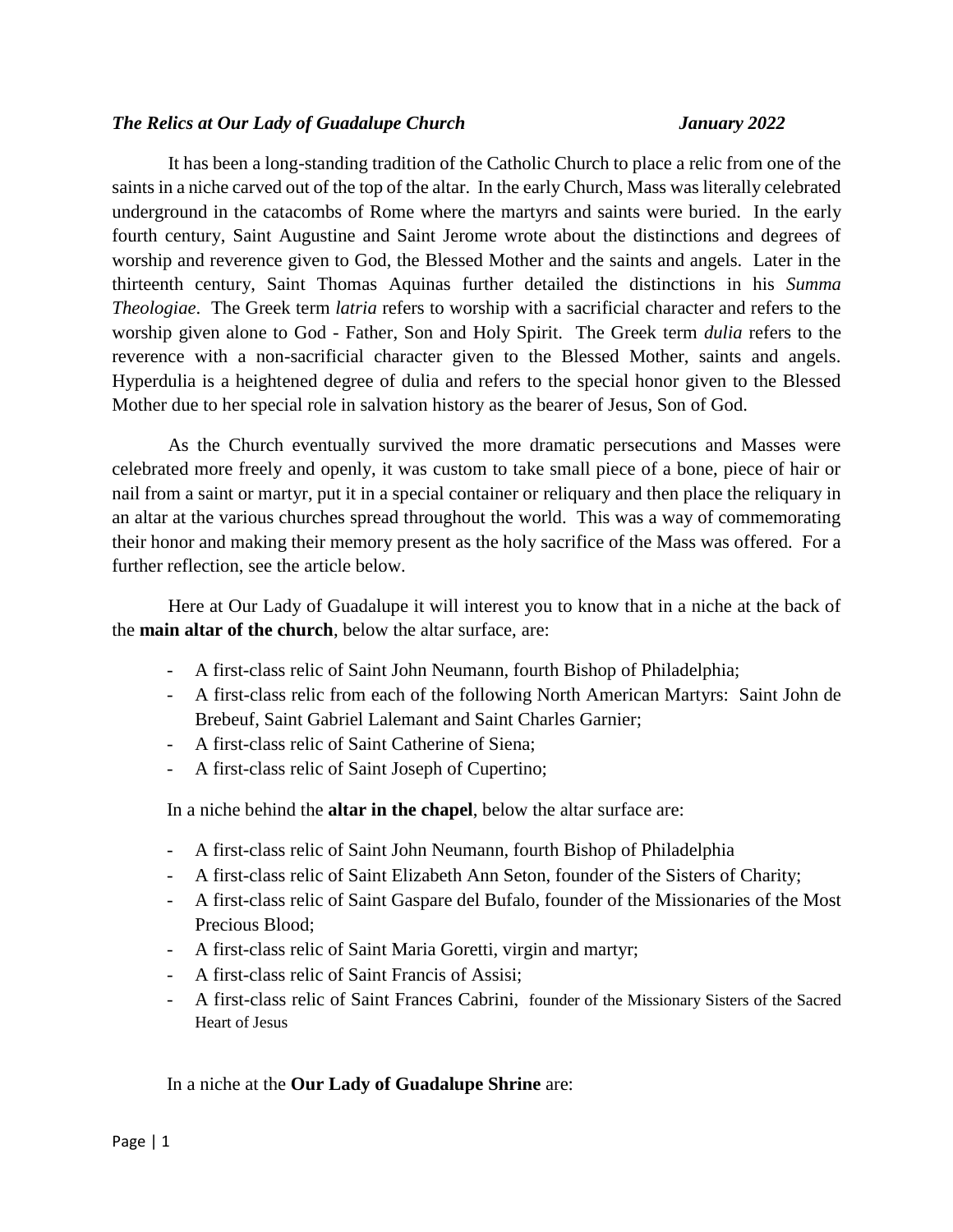- A first-class relic of Saint John of Matha, co-founder of the Trinitarian Order;
- A first-class relic of Saint Felix of Valois, co-founder of the Trinitarian Order;
- A third-class relic of Saint André Bessette, C.S.C., was a porter or door keeper at the College of Notre Dame, Quebec and the first saint from the Congregation of Holy Cross, the religious community that founded the University of Notre Dame, Indiana;
- A third-class relic of Blessed Maria Assunta Pallotta, called "the Saint of the perfumes" by the Chinese and a Franciscan Missionary;
- A third-class relic of the Jesuit Martyr-Saints of North America, Fr. Chabanel, Fr. Lalemant, Fr. Jogues, Fr, DeBrébuf, Fr. Daniel, John DeLalande, Fr. Garnier and René Goupil, also known as the Canadian Martyrs.
- A first-class relic from Saint Adrian, patron of plague, epilepsy, arms dealers, butchers, guards and soldiers
- Relics from Saints B. Simonia de Rox and B. Joan B. a Conc.
- An authenticated sample of dirt, taken from the Holy Land
- A first-class relic of Saint Simon DeRojas, known as the "Apostle of the Ave Maria", for his devotion to the Blessed Virgin Mary
- A first-class relic of Saint John the Baptist of the Conceptor
- A second class relic of Saint Gianna Beretta Molla, a pediatric physician, wife, and mother. The relic was given to Our Lady of Guadalupe Parish by her daughter. - A second class relic of Blessed Michal Tomaszek and Blessed Zbigniew Strzalkowski, Conventional Franciscans, they are known to be the first Polish missionary martyrs martyred in 1991 in Chimbote, Peru. The relic was obtained from the Pauline Fathers at the Our Lady of Czestochowa Shrine, Doylestown PA.
- A second-class relic of Padre Pio, also known as Saint Pius of Pietrelcina. He is a 20th century priest who was famous for exhibiting stigmata. He was canonized in a ceremony at St. Peter's Square that drew one of the largest crowds ever.

## In the **Ambry of the Baptistery**:

- A first-class relic of Saint John the Baptist

## In the **Youth Ministry Room** at the Parish Life Center:

- A second-class relic from Pietro Giorgio Frassati
- A first-class relic of Blessed Carlo Acutis; Carlo created a Eucharistic Miracle Exhibition because knew the power of making this message available to so many people through the internet.

### In the **St. Juan Bernadino Chapel** at the Rectory:

- A first-class relic of Saint John Neumann, fourth Bishop of Philadelphia
- A first-class relic of Saint Frances Cabrini, founder of the Missionary Sisters of the Sacred Heart of Jesus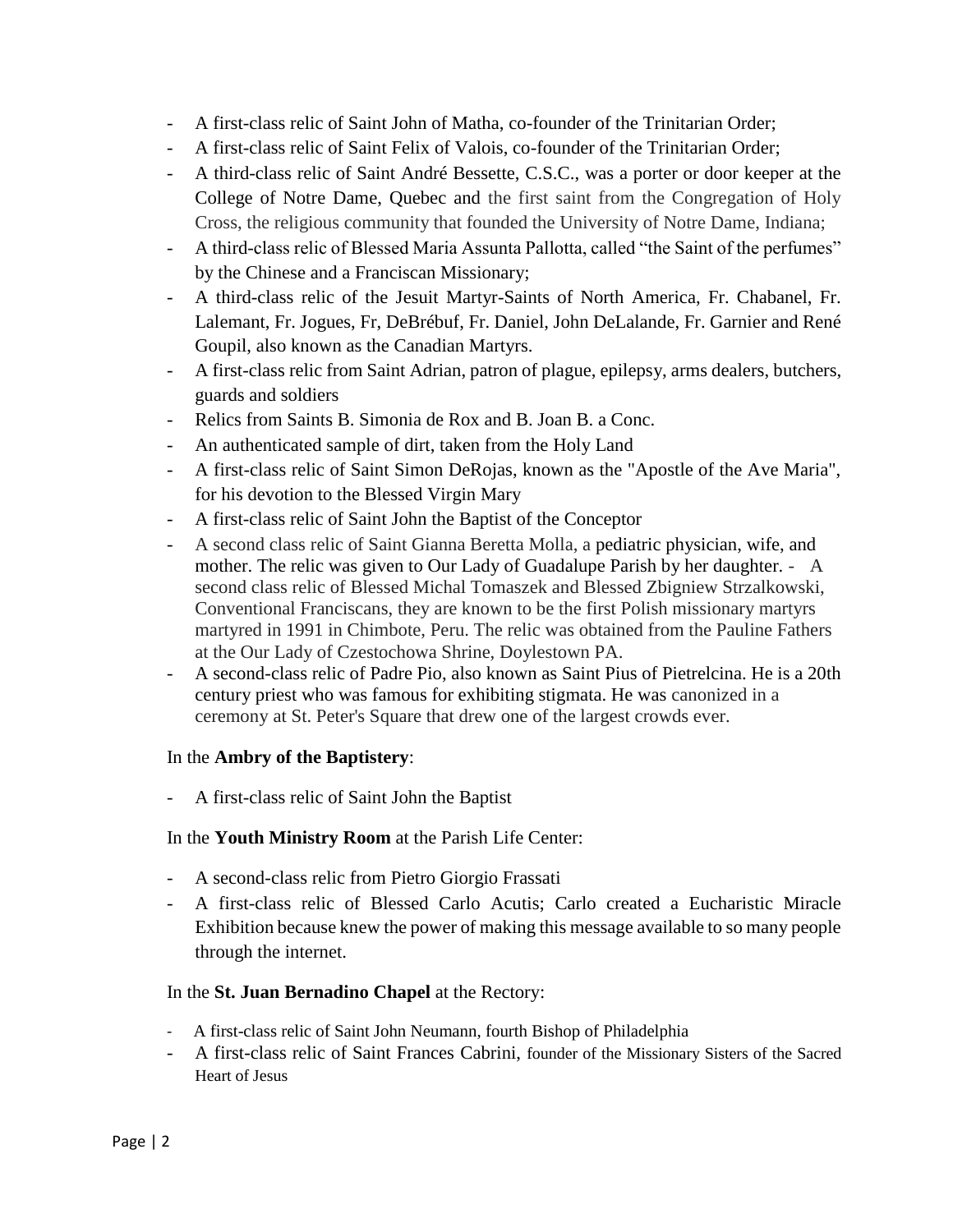\* Certificates of Authentication for the first-class relics are on file with other sacramental records at the Parish Office.

It may also interest you to know that at the main shrine to Our Lady of Guadalupe, behind the dedication plaque, the following sacramentals and mementos have been placed:

- A first-class relic of the Three Wise Men/Magi who are remembered each year during the Feast of the Epiphany of the Lord
- A blessed rose scented rosary from the Shrine of Our Lady of Guadalupe in Mexico;
- A small stone from the Hill of Tepeyac where the Blessed Mother appeared to Saint Juan Diego, in Guadalupe Mexico;
- A Miraculous Medal blessed by Mother Teresa and given to Monsignor Gentili after a Mass he celebrated for her and her Sisters in Rome in 1994;
- A small medallion with holy water from Our Lady of Knock in Ireland, a small bottle of holy water from the Jordon River, Israel (traditional spot where Jesus was Baptized by Saint John the Baptist);
- A small bottle of holy water from Lourdes, France (traditional spot where our Blessed Mother appeared to Saint Bernadette).

*Church Teaching on Relics* 

## REV. CHARLES MANGAN

*Some people think the Catholic Church abandoned her teaching on relics after Vatican II. However, a quick glance at the Code of Canon Law, published by authority of Pope John Paul II in 1983, reveals that the Church very much considers sacred relics to be important and significant in the life of the Church (cf. canons 1281-89). Just what are relics and what meaning do they have for disciples of Jesus Christ?*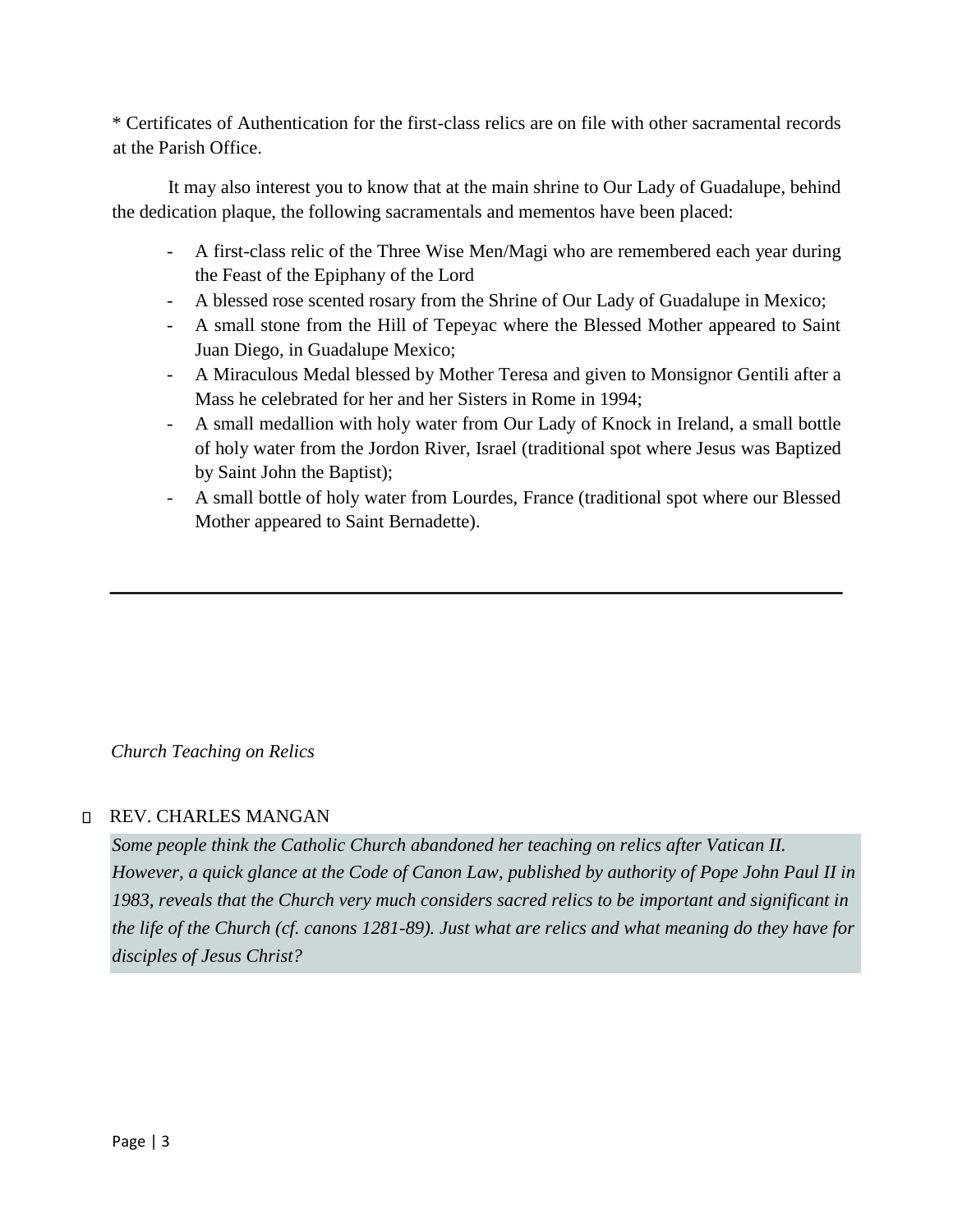

Just what are relics and what meaning do they have for disciples of Jesus Christ?

The word relic comes from the Latin relinquo, literally meaning I leave, or I abandon. A relic is a piece of the body of a saint, an item owned or used by the saint, or an object which has been touched to the tomb of a saint. Traditionally, a piece of the body of a saint, especially that of a martyr, may be with the permission of the local ecclesiastical authority used in solemn processions recalling the specific holy person.

It may seem strange that Christianity, which so adheres to the belief in the resurrected body after the final judgment, should attach veneration to body parts of the faithful departed. However, as Dom Bernardo Cignitti, O.S.B., once wrote, in a religion as spiritually centered as Christianity, the remains of certain dead are surrounded with special care and veneration. This is because the mortal remains of the deceased are associated in some manner with the holiness of their souls, which await reunion with their bodies in the resurrection.

## **Venerable history**

The veneration of sacred relics has a long history in the Church. It is commonly held that the first account of such veneration stretches back to the martyrdom of St. Polycarp, bishop and martyr, who was killed by being burned at the stake in the amphitheater at Smyrna around the year 155 A.D. One such reference, which comes from the Office of Readings assigned to the memorial of St. Polycarp (February 23) in the Liturgy of the Hours, states: When the pyre was ready, Polycarp took off all his clothes and loosened his undergarment. He made an effort also to remove his shoes, though he had been unaccustomed to this, for the faithful always vied with each other in their haste to touch his body. Even before his martyrdom, he had received every mark of honor in tribute to his holiness of life.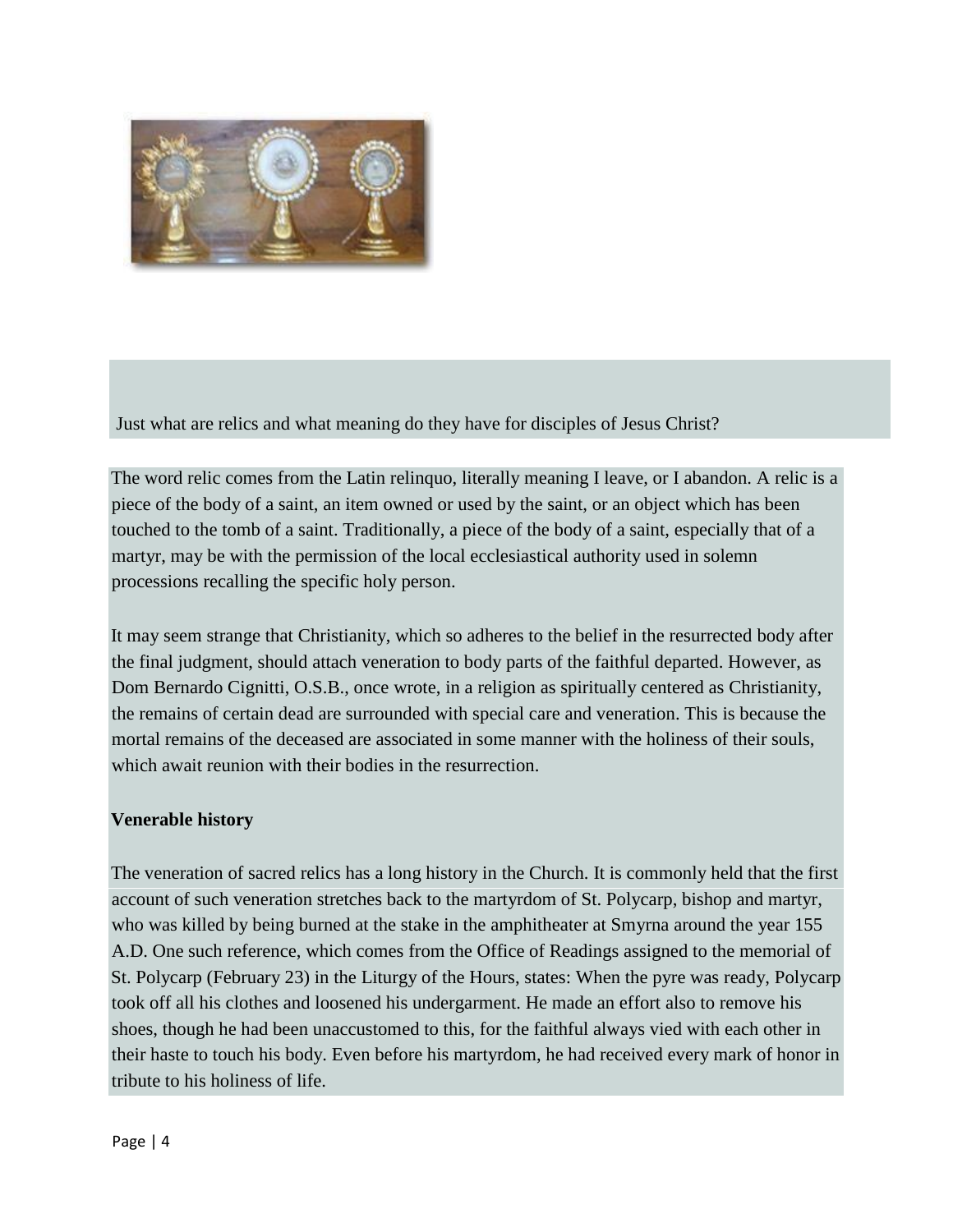The Fathers of the Church take up the theme of the reverence paid to the sacred relics as early as the fourth and fifth centuries. By the 1100s, relics were being venerated in churches and shrines, which attracted numerous pilgrims.

As time went on, the clothing and personal effects of holy men and women and boys and girls of the Lord were also enshrined. Abbot Cignitti observed: This was because of the widespread belief, beyond measure in the centuries of the early Middle Ages that the wonder-working power of the saint was to be found not only in the entire body but also in every part of it and in objects that had been in contact with his person.

After the death of Emperor Constantine (fourth century), cases of wood, ivory, and various metals containing relics were deposited in altars at the time of their dedication or buried near the tombs of the dead or even worn around the neck. It is well known that altars at the time of their consecration by the bishop were to have inserted a relic of a saint, preferably a martyr, which was kissed by the priest as he began to offer the Holy Sacrifice of the Mass. It is still earnestly recommended that every altar possess a relic of one of the saints.

# **First-class doctrine**

There are three classes of sacred relics. The first-class is a part of the saint's body. (It is this type, which is placed in an altar stone.) The second-class is a piece of the saints clothing or something used by the saint, while the third-class is an object, which has been touched to a first-class relic.

Isn't the veneration of relics optional for Catholics? Must the Catholic faithful really esteem the bodies of the saints? Finally, the Council of Trent (16th century) responded to the claims of the reformers that both the veneration of the saints and their relics is contrary to Sacred Scripture. The Council taught: Also the holy bodies of the holy martyrs and of the others who dwell with Christ . . . are to be honored by the faithful.

Several scriptural passages support the veneration of relics. For example, the Israelites took Josephs bones when they departed Egypt (Ex. 13:19). The bones of Elisha came in contact with a dead person who then was raised to life (2 Kings 13:21). The same Elisha took the mantle of Elijah and fashioned a miracle with it (2 Kings 2:13). The Christians of Ephesus, by using handkerchiefs and cloths touched to St. Paul's skin, effected the healing of the sick (Acts 19:12).